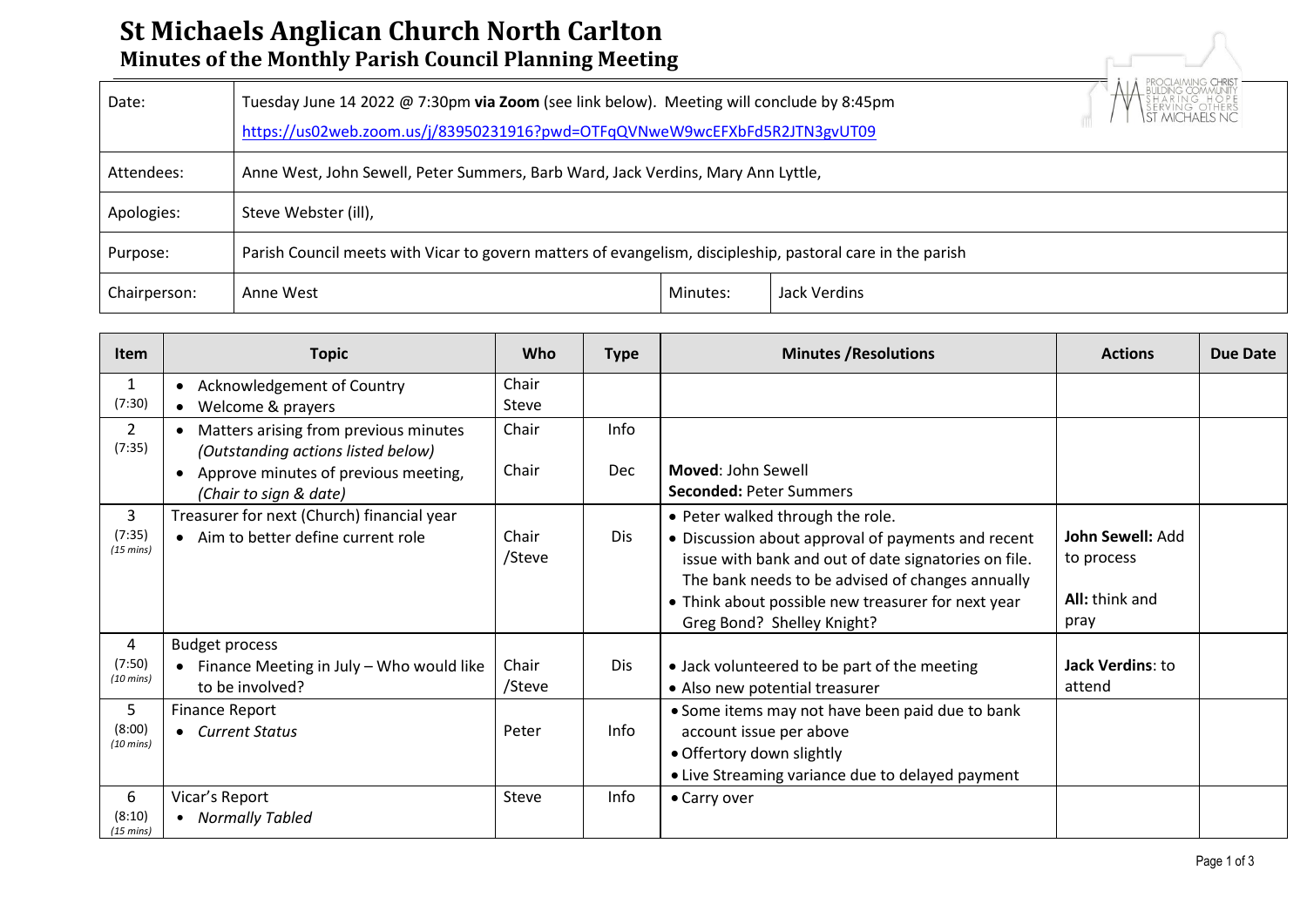| <b>Item</b>                                    | <b>Topic</b>                                                 | Who                | <b>Type</b> | <b>Minutes / Resolutions</b>                                                                                                                                                                                                                                                                                                                                                                                                  | <b>Actions</b>                                         | <b>Due Date</b> |
|------------------------------------------------|--------------------------------------------------------------|--------------------|-------------|-------------------------------------------------------------------------------------------------------------------------------------------------------------------------------------------------------------------------------------------------------------------------------------------------------------------------------------------------------------------------------------------------------------------------------|--------------------------------------------------------|-----------------|
| 7<br>(8:25)<br>$(10 \text{ mins})$             | <b>Wardens Report</b><br>• Vicarage Update                   | John<br>/Anne      | Info        | Vicarage windows: cost involves replacement of all<br>glass. Suggested 6mm glass (over current 4mm) by<br>David Wagner is the difference from \$10K up to \$14K<br>- Need contractor to confirm all costs and realistic day<br>by day schedule of works. Expect all up to be \$15K.<br>- John has a letter drafted to council once ready<br>Motion to proceed with amended works:<br>Moved: John Sewell<br>Seconded: Mary Ann |                                                        |                 |
|                                                |                                                              |                    |             | Vicarage Other: John, Anne and Steve have done a<br>review of the premises and other works required to<br>bring it up to standard.<br>- Carpets look like the major item.<br>- Miscellaneous cracks<br>All works are to be costed next.<br>Longer term there may be need for work on<br>downstairs windows and some external works, but<br>not urgent<br><b>Office:</b> Rhonda Edmunds making a significant<br>difference     | <b>John Sewell:</b>                                    |                 |
| $\overline{7}$<br>(8:35)<br>$(5 \text{ mins})$ | Safe Church<br>• Safe Ministries                             | All                |             | • Barb asked re the position for camera requirement<br>to observe activity with children like Sunday School<br>like we have in Nixon Hall for when children are in<br>Williams Hall of outside. Refer Q to Kim<br>• Also, what is the position re external groups?                                                                                                                                                            | <b>Anne West: Refer</b><br>to Kim Messiah<br>via Steve |                 |
| $\overline{7}$<br>(8:40)<br>$(5 \text{ mins})$ | <b>Action Group Updates</b><br>• Reconciliation Action Group | Maryann<br>/ Peter | Info        | Materials re NAIDOC Week which is first week of July<br>referred to Steve, using Common Grace repository.                                                                                                                                                                                                                                                                                                                     |                                                        |                 |
| 9                                              | OH&S - Lights updated in Williams Halls                      | All                | Info        | • LED lights now installed in Williams Hall                                                                                                                                                                                                                                                                                                                                                                                   |                                                        |                 |
| 10                                             | Other matters                                                | All                |             | • Looking at returning to live music in church                                                                                                                                                                                                                                                                                                                                                                                |                                                        |                 |
| 8:45                                           | <b>Meeting Close</b>                                         | All                |             | CLOSED AT 8:48                                                                                                                                                                                                                                                                                                                                                                                                                |                                                        |                 |